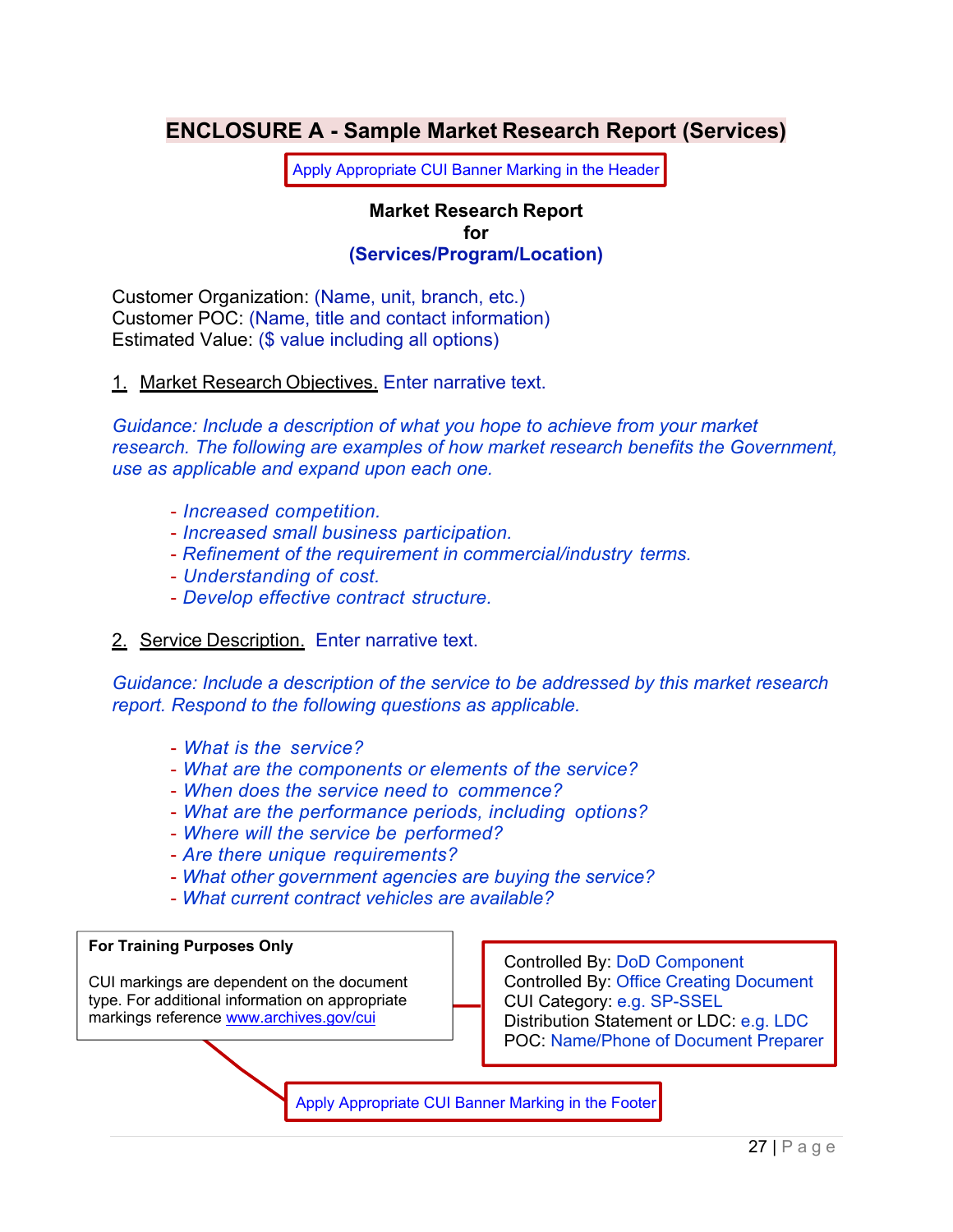Apply Appropriate CUI Banner Marking in the Header

3. Background. Enter narrative text.

*Guidance: Provide a short narrative describing the reason for the requirement (i.e. customer, mission, related factors, etc.). Explain the requirement's genesis, especially if it is new. For recurring requirements, include information related to previous contract(s) such as:* 

- *How long has the service been contracted? Provide pertinent details.*
- *Is prior market research available? Is it still relevant/what has changed?*
- *What past acquisition strategies were used?*
- *What past government work has been performed by potential suppliers?*
- *What past efforts have been taken to remove competitive barriers?*
- *Were there any problems encountered during past contract performance? If so, provide a discussion and any mitigation factors for the upcoming procurement.*
- *What are recurring obstacles to success?*
- *What changes have occurred in the market place (suppliers, trends, technologies)?*
- *What are the lessons learned/best practices?*
- 4. Performance Requirements. Enter narrative text.

*Guidance points: Include a description of the performance requirements needed for the service to be successfully performed. Respond to the following questions as applicable.* 

- *List the critical performance requirements which the service must meet.*
- *Are the requirements military-unique or commercially available?*
- *If the requirement is not performance based, why not?*
- *How will the performance requirements be measured?*
- *How will this information affect the government's approach to quality control?*

#### 5. Market Intelligence. Enter narrative text.

*Guidance points: Provide details of the market for this type of requirement. Respond to the following as applicable.* 

- *Describe commercial practices common to this service.*
- *Describe applicable industry standards, regulations, trade journals, or process guides*
- *Identify standard industry terms and conditions offered to commercial customers.*

Apply Appropriate CUI Banner Marking in the Footer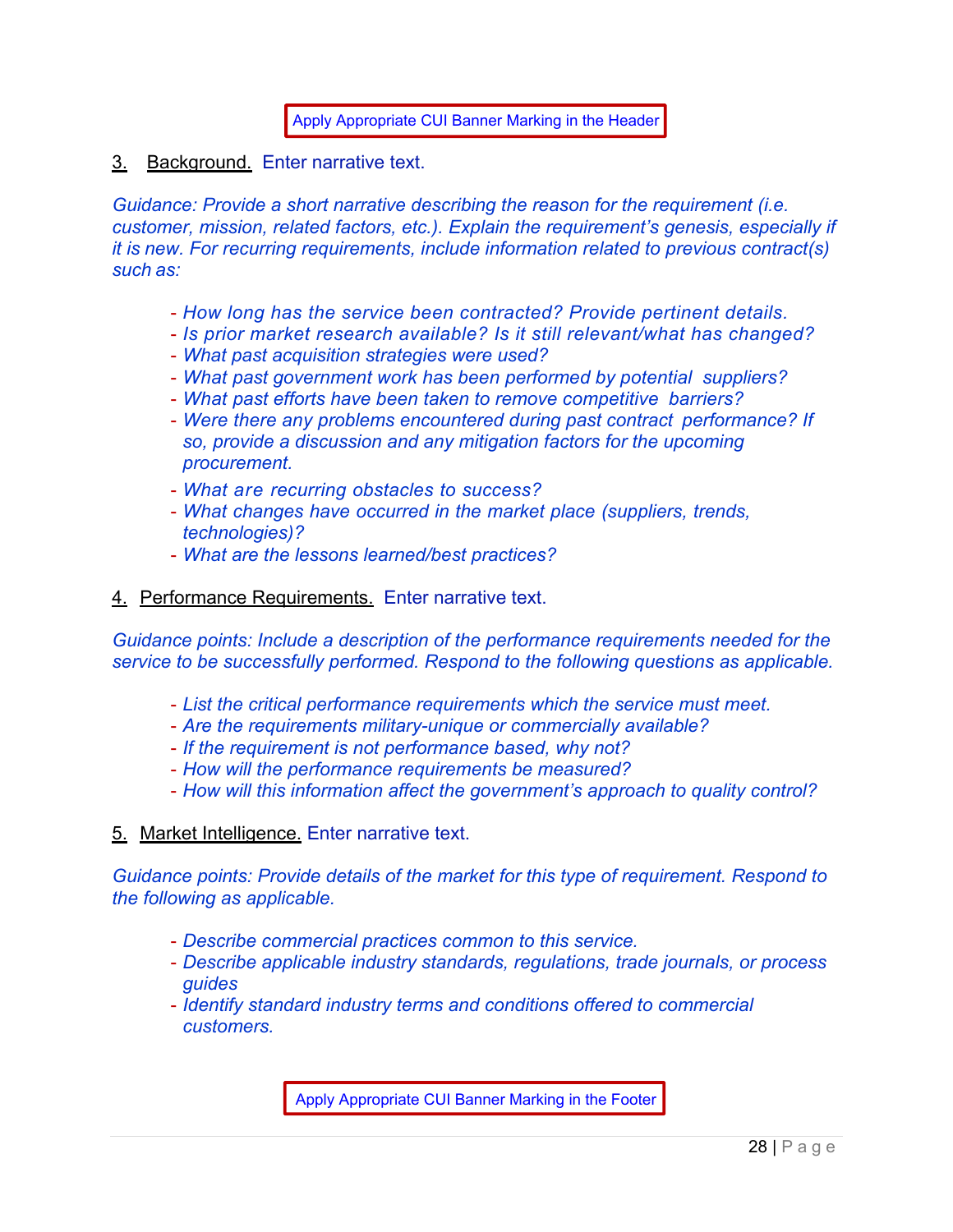Apply Appropriate CUI Banner Marking in the Header

- *How does industry sell the service; and are the requirements written in those terms?*
- *What is the maturity of the service?*
- *What is the supply chain?*
- *How are the services segmented?*
- *What is the market demand for the service?*
- *What is the market availability of the service?*
- *Describe the suppliers in the market.*
- *What is the Government's market share?*
- *What business, trade, legal or political developments may affect the market?*
- *How is pricing structured in the marketplace?*
- *What is the current market price for the industry (may include an assessment of available price data, price ranges, known pricing issues, or an explanation of price variations).*
- *Identify known environmental or safety regulations that affect the service being provided.*
- *Provide your assessment of the government's leverage in the marketplace, such as being the only buyer, making a minority of buys in the market, making the majority of buys, or being one buyer among many.*

### 6. Potential Vendor Information. Enter narrative text.

*Guidance points: Provide a narrative describing the efforts to locate sources. Include details of potential vendors and all sources identified during the course of market research. Provide detailed contact with vendors:* 

- *How many were contacted?*
- *What information was learned?*
- *If sources were found, but excluded as a potential vendor, explain the rationale for excluding them.*
- *Build a table with the list of potential vendors.*
- *Identify name, location, POC, and assessment of capabilities.*